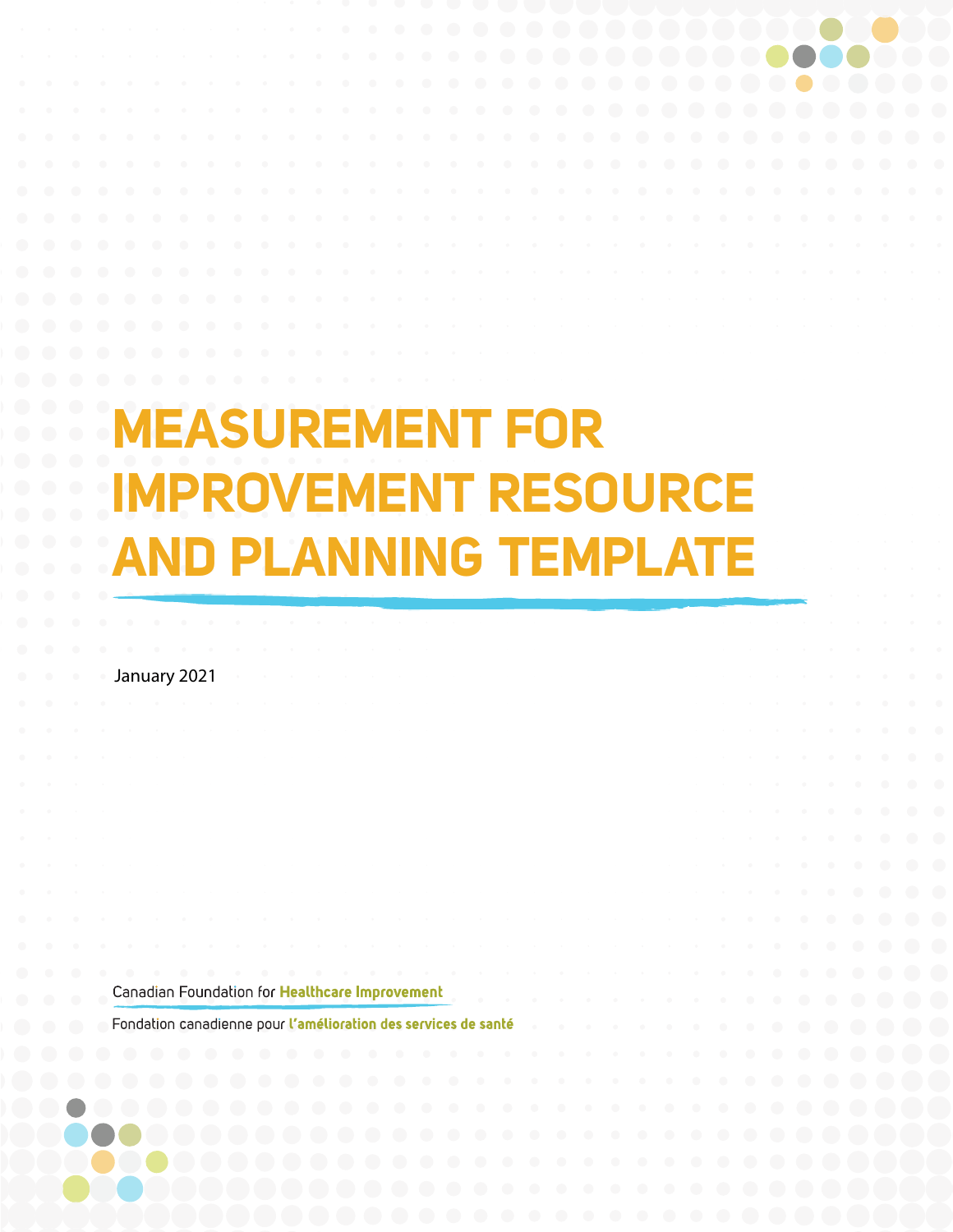## **About The Canadian Foundation for Healthcare Improvement**

CFHI works shoulder-to-shoulder with partners to accelerate the identification, spread and scale of proven healthcare innovations. Together, we are delivering lasting improvement in patient experience, work life of healthcare providers, value for money and the health of everyone in Canada.

. . . . . . **. . . . . . . . . .** . . .

CFHI is recognized as a leader in patient, family and caregiver engagement. Since 2010, we have led collaboratives and championed partnerships with patients and families to improve quality across the continuum of care.

All rights reserved. The Canadian Foundation for Healthcare Improvement is a not-for-profit organization funded by Health Canada. The views expressed herein do not necessarily represent the views of Health Canada.

Canadian Foundation for Healthcare Improvement 150 Kent Street, Suite 200 Ottawa, ON K1P 0E4

General Enquiries: [info@cfhi-fcass.ca](mailto:info%40cfhi-fcass.ca?subject=) | 1-613-728-2238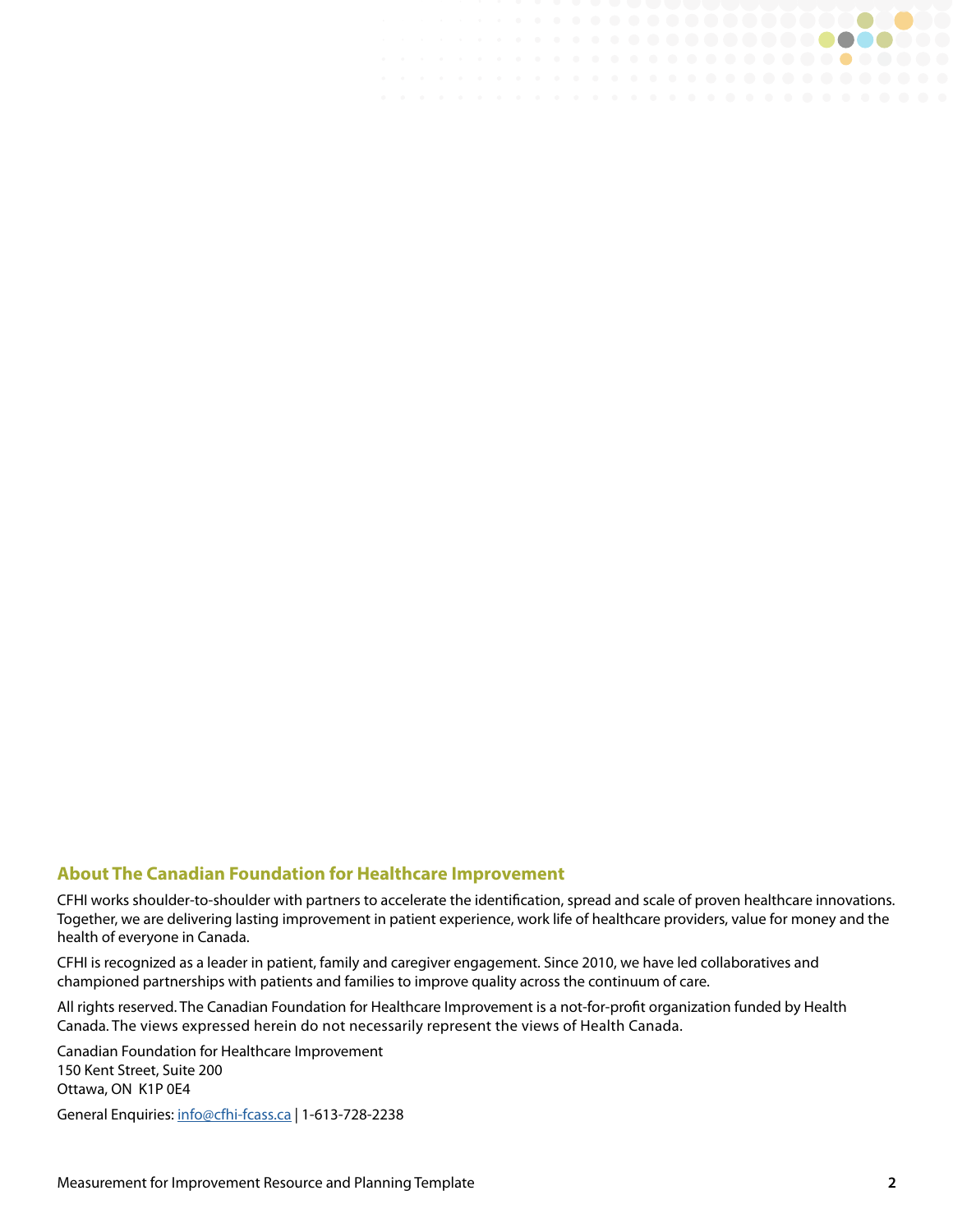## **MEASUREMENT FOR IMPROVEMENT RESOURCE AND PLANNING TEMPLATE**

Measurement is an essential part of improvement. Measurement informs needed adjustments and provides evidence that supports the case for change, and can increase engagement and excitement among those involved.

Identify a family of measures you will track to monitor your progress toward your aim(s). Determine your measures in partnership with people who will be impacted by the change, including patient, family and caregiver partners and staff. It will be important to include measures to assess the impact of the improvement initiative across diverse population groups, including populations who struggle to access care generally (e.g., live in rural or remote areas), potentially at-risk or vulnerable populations (e.g., complex medical needs); First Nations, Inuit and Métis communities; immigrants; refugees; LGBTQ2+; Black Canadians; or other minority groups. CFHI's Improvement Resources including the [Healthcare Improvement Planner](https://www.cfhi-fcass.ca/docs/default-source/itr/tools-and-resources/qi/healthcare-improvement-planner-e.pdf) and the [Long Term Success and Sustainability Healthcare Improvement](https://www.cfhi-fcass.ca/docs/default-source/itr/tools-and-resources/qi/long-term-success-sustainability-improvement-resource-e.pdf)  [Resource](https://www.cfhi-fcass.ca/docs/default-source/itr/tools-and-resources/qi/long-term-success-sustainability-improvement-resource-e.pdf) can be used to help create detailed improvement and measurement plans. Create your measurement plan using **Table 1** by following these steps:

- 1. List the **outcome measure(s)** you ultimately want to improve.
- 2. List **process measure(s)** i.e., the activities you are doing to achieve your desired outcomes/aims. Process measures can include, for example, number of staff and patient, family and caregiver partners who receive education to support the initiative.
- 3. List the **balancing measure(s)** to monitor possible unintended consequences or problems.
- 4. For each of your measures, identify:
	- a. The **data collection method**, which includes identifying the data source, frequency of collection and who is responsible to collect, track and report the data over time.
	- b. **Baseline data** (if available), to identify the current information on the measures you will use to monitor progress toward your improvement aims; this will allow you to detect changes in the measures over time.
	- c. **Target/expected change** of the measures with a specified time period for your targets/expected changes.